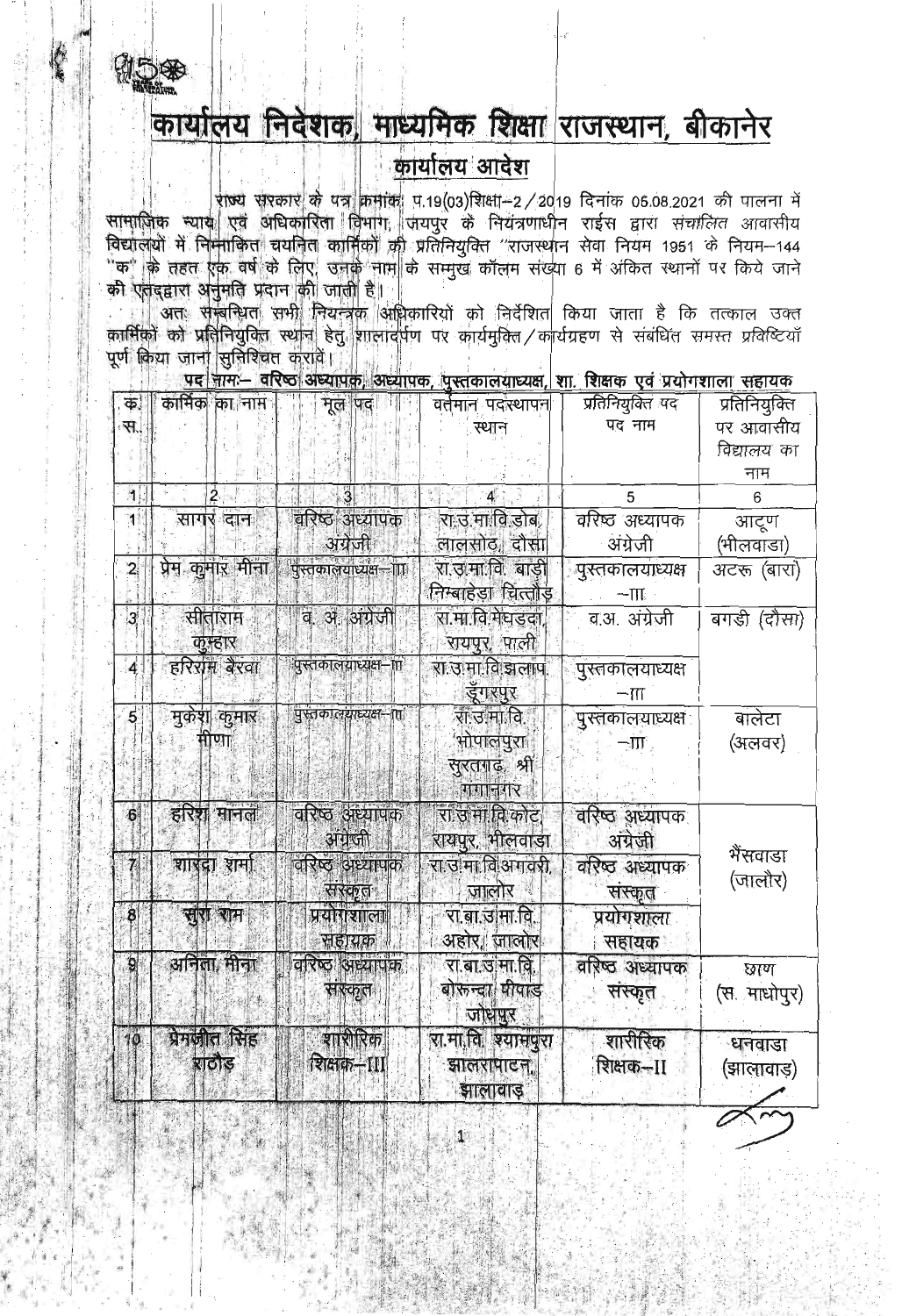| 15\$            |                   |                      |                            |                          |              |
|-----------------|-------------------|----------------------|----------------------------|--------------------------|--------------|
|                 |                   |                      |                            |                          |              |
| 11              | सत्येन्द्र। कुमार | प्रयोगशाला           | रा.उ.मा.वि.                | प्रयोगशाला               | धनवाडा       |
|                 | वैष्णव            | सहायक                | कुण्डेरा                   | सहायक                    | (झालावाड)    |
|                 |                   |                      | सवाईमाधोपुर                |                          |              |
| 12              | हंसराम मीना       | वरिष्ठ अध्यापक       | रा.उ.मा.वि.                | वरिष्ठ अध्यापक           |              |
|                 |                   | गणित                 | सेसावा,                    | गणित                     |              |
|                 |                   |                      | चितलवाना,                  |                          | हिण्डोली     |
|                 |                   | पुरतकालयाध्यक्ष ॥    | जालोर                      | पुरतकालयाध्यक्ष ॥        | (बून्दी)     |
| 13              | पप्पू लाल बैरवा   |                      | रा.उ.मा.वि.<br>बरून्दनी    |                          |              |
|                 |                   |                      | मांडलगढ                    |                          |              |
|                 |                   |                      | भीलवाडा                    |                          |              |
| 14              | पुखराज बोस        | शा, शिक्षक ग         | रा.उ.मा.वि.                | शा, शिक्षक π             | हरियाली      |
|                 |                   |                      | उम्मेदपुर, जालोर           |                          | (जालौर)      |
| 15 <sub>1</sub> | योगेन्द्र मीणा    | वरिष्ठ अध्यापक       | रा.उ.मा.वि.                | वरिष्ठ अध्यापक           | हिंगी (कोटा) |
|                 |                   | अंग्रेज़ी            | मानपुरा छीपा               | अंग्रेजी                 |              |
|                 |                   |                      | बडौद बारां                 |                          |              |
| 16              | अनीता कुमारी      | वरिष्ठ अध्यापक       | रा.उ.मा.वि.                | वरिष्ट अध्यापक           |              |
|                 | मीना              | सरकृत                | मैयासर नोखा                | संस्कृत                  |              |
|                 |                   |                      | बीकानेर                    |                          |              |
| 17              | तारा राम          | पुस्तकालयाध्यक्ष –ाा | रा बा.उ.मा.वि.             | पुस्तकालयाध्यक्ष–ााा     | केनपुरा      |
|                 |                   |                      | तखतगढ, पाली                |                          | (पाली)       |
|                 |                   |                      |                            |                          |              |
| 18              | रोशन  कुमार       | अध्या ले—2           | रा उ मा वि                 | अध्या. ले.–2<br>अंग्रेजी | खेडाआसपुर    |
|                 | व्यास             | अंग्रेजी             | खॉगटा, पीपाड़              |                          | (डूंगरपुर)   |
| 19              | गोवर्धनं नायक     | वरिष्ट अध्यापक       | शहर ज़ोधपुर<br>रा.उ.मा.वि. | वरिष्ठ अध्यापक           | खोडन         |
|                 |                   | अंग्रेजी             | सोगपुरा बागीदौरा           | अंग्रेजी                 | (बांसवाडा)   |
|                 |                   |                      | बासवाडा                    |                          |              |
| 20              | रजतं व्यास        | पुस्तकालयाध्यक्ष ।ाा | रा.उ.मा.वि.                | पुरतकालयाध्यक्ष गा       |              |
|                 |                   |                      | रूजिया घाटोल               |                          |              |
|                 |                   |                      | बांसवाडा                   |                          |              |
| 21              | रोहित कुमार       | शा. शिक्षक गा        | रा.उ.मा.सियाखेड़ी,         | शा. शिक्षक π             | मण्डाना      |
|                 | परालिया           |                      | छोटी सादड़ी,               |                          | (कोटा)       |
|                 |                   |                      | प्रतापगढ                   |                          |              |
| 22              | बुधाराम           | वरिष्ठ  अध्या        | रा मा.वि.                  | वरिष्ठ अध्या.            | मण्डोर       |
|                 | बंशीवाल           | अंग्रेजी             | गालानाडी.                  | अंग्रेजी                 | (जोधपुर)     |
|                 |                   |                      | सिणधरी बाडमेर              |                          |              |
| 23              | सुभाष विश्नोई     | प्रयोगशाला           | रा.उ.मा.वि.रोहदं,          | प्रयांगशाला              | मण्डोर       |
|                 |                   | सहायक                | पाली                       | सहायक                    | (जोधपुर)     |
|                 |                   |                      |                            |                          |              |

**Service Service** 

计时时计算机

Ĩ.

 $\frac{1}{\sqrt{2}}$ 

 $\overline{c}$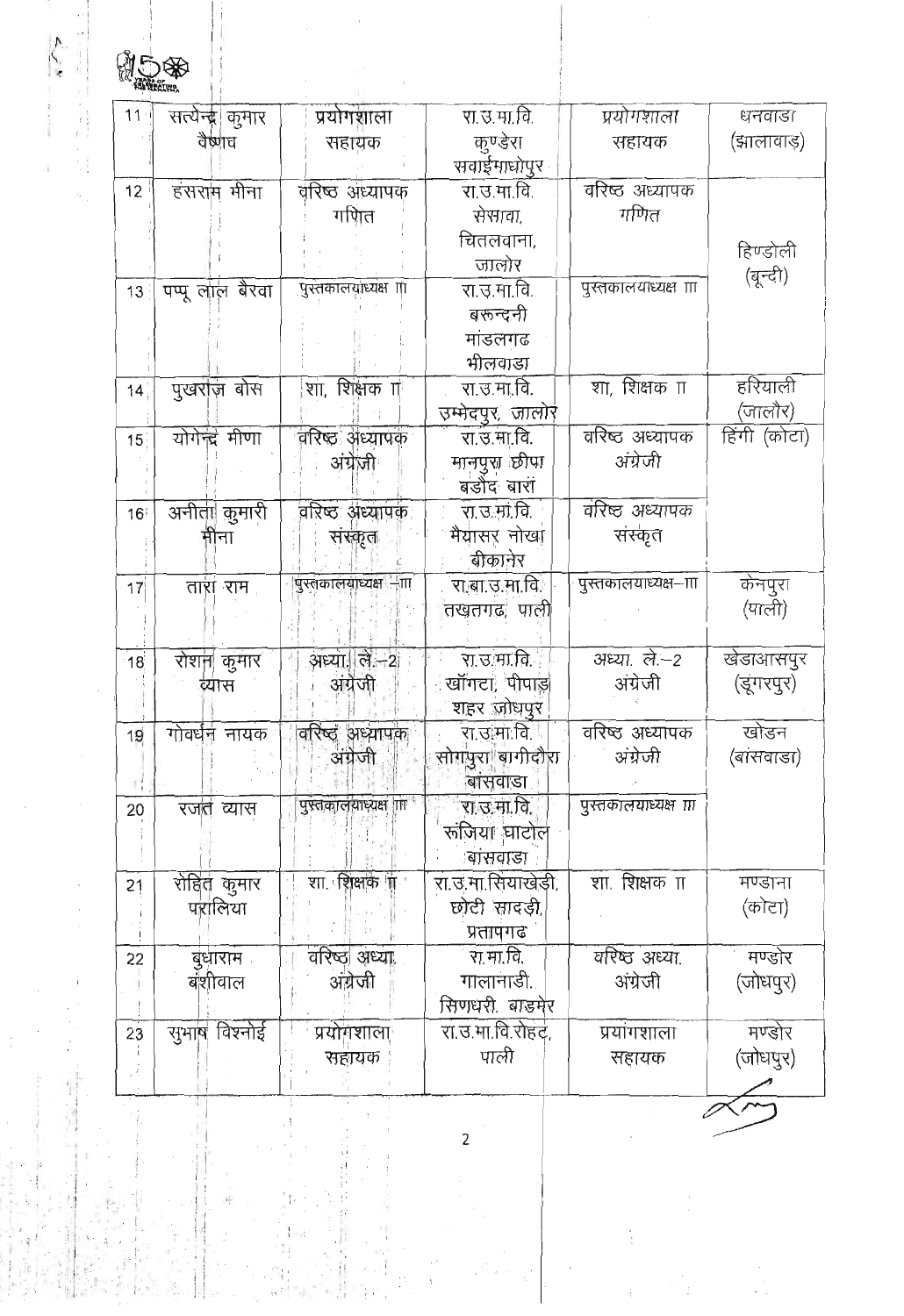| 24 | हनुमान राम    | वरिष्ठ अध्यापक              | रा.उ.मा.वि. दावा,  | वरिष्ट अध्यापक                                           | पावटा         |
|----|---------------|-----------------------------|--------------------|----------------------------------------------------------|---------------|
|    |               | संस्कृत                     | नौखा, बीकानेर      | संस्कृत                                                  | (नागौर)       |
| 25 | पुखराज रैदास  | पुरतकालयाध्यक्ष ॥           | रा.उ.मा.वि.बेमाली, | पुस्तकालयाध्यक्ष                                         |               |
|    |               |                             | करेडा, माण्डल,     | Ш                                                        |               |
|    |               |                             | भीलवाडा            |                                                          |               |
| 26 | अनिला शर्मा   | प्रयोगशाला                  | रा.उ.मा.वि.गाठडा/  | प्रयोगशाला                                               |               |
|    |               | सहायक                       | भूकरान, धोद,       | सहायक                                                    |               |
|    |               |                             | सीकर               |                                                          |               |
| 27 | विष्णू कुमार  | वरि. अध्या.                 | रा.मा.वि. झल्लारा  | वरि. अध्या.                                              | सागवाडा       |
|    | 171           | संस्कृत                     | उदयपुर             | संस्कृत                                                  | (डूंगरपुर)    |
| 28 | सुभाष चन्द    | वरि. अध्या.                 | रा.उ.मा.वि.        | वरि. अध्यापक                                             |               |
|    | कलासुआ        | विज्ञान                     | आंजना, बांसवाडो    | विज्ञान                                                  |               |
| 29 | विजय पाटीदार  | पुस्तकालयाध्यक्ष—ाा         | रा.उ.मा.वि. डोजा   | पुस्तकालयाध्यक्ष                                         |               |
|    |               |                             | दौबड़ा, डूंगरपुर   | $-\Pi$                                                   |               |
| 30 | अनुपमा मीना   | अध्यापक ले.–2               | रा.मा.वि.माधोगंज/  | अध्यापक ले.–2                                            |               |
|    |               | गणित                        | टोडारायसिंह,       | गणित                                                     | युसुफपुरा     |
|    |               |                             | टोक                |                                                          | (टोंक)        |
| 31 | अनिल  कुमार   | पुस्तकालयाध्यक्ष <b>ा</b> । | रा.उ.मा.वि.        | पुरतकालयाध्यक्ष                                          |               |
|    | चौंधरी        |                             | खजूरी,जहाजपुर,     | $\Pi$                                                    |               |
|    |               |                             | भीलवाडा            |                                                          |               |
| 32 | नरेश गोस्वामी | प्रयोगशाला                  | रा.उ.मा.वि.गोठडा,  | प्रयोगशाला                                               |               |
|    |               | सहायक                       | बंदी               | सहायक                                                    |               |
| 33 | मजीत ढांका    | प्रयोगशाला                  | रा उ.मा विधासा,    | प्रयोगशाला                                               |               |
|    |               | सहायक                       | मावली, उदयपुर      | सहायक                                                    |               |
| 34 | चन्द्रमोहन    | पुस्तकालाध्यक्ष—ांग         | रा.उ.मा.वि.        | पुस्तकालयाध्यक्ष                                         | अमरपुर        |
|    | मल्होत्रा     |                             | पनाणियों का        | $-\mathop{\overline{\mathrm{III}}}\limits_{\mathcal{I}}$ | (दौसा)        |
|    |               |                             | तला चौहटन          |                                                          |               |
|    |               |                             | बाड़मेर            |                                                          |               |
| 35 | कमल किशोर     | वरिष्ठ अध्या                | रा उ मा वि         | वरिष्ठ अध्या.                                            | अलापुरी रसेरी |
|    | श्नामी        | अंग्रेजी                    | जामुरा, करौली      | अंग्रेजी                                                 | (भरतपुर)      |
| 36 | सरदार सिंह    | वरिष्ठ अध्यापक              | रा मा.वि. जटवाडी   | वरिष्ठ अध्यापक                                           | मकसुदनपुरा    |
|    | गुर्जर        | गणिल                        | सपोटरा करौली       | गणित                                                     | सवाईमाधोपुर   |
| 37 | राजेश कुमार   | वरिष्ठ शा शिक्षक            | रा उ.मा.वि.        | वरिष्ठ शा.                                               |               |
|    | मीना          |                             | पीथलवडी कला        | शिक्षक                                                   |               |
|    |               |                             | प्रतापगढ           |                                                          |               |
| 38 | सुमन कुमारी   | वरिष्ठ अध्यापक              | रा उ.मा.वि.        | वरिष्ठ अध्यापक                                           | केकडी         |
|    | सुवालका       | गणित                        | बच्छखडा,           | गणित                                                     | (अजमेर)       |
|    |               |                             | भीलवाडा            |                                                          |               |
| 39 | मुकशा कुमार   | शा. शिक्षक–ा                | रा.उ.मा.वि. उन्हेल | शिक्षक--ा<br>शा.                                         | केकडी         |
|    | लक्षाकार      |                             | सुनैल झालावाड़     |                                                          | (अजमेर)       |

 $\overline{1}$ 

ŧ

l,

经转货 网络松叶松叶松叶

 $\sim$   $\pm$ 

 $\overline{\phantom{a}}$ 

 $\mathcal{L}_{\mathcal{A}}$ 

责

 $\overline{\phantom{a}}$  $\hat{z}$